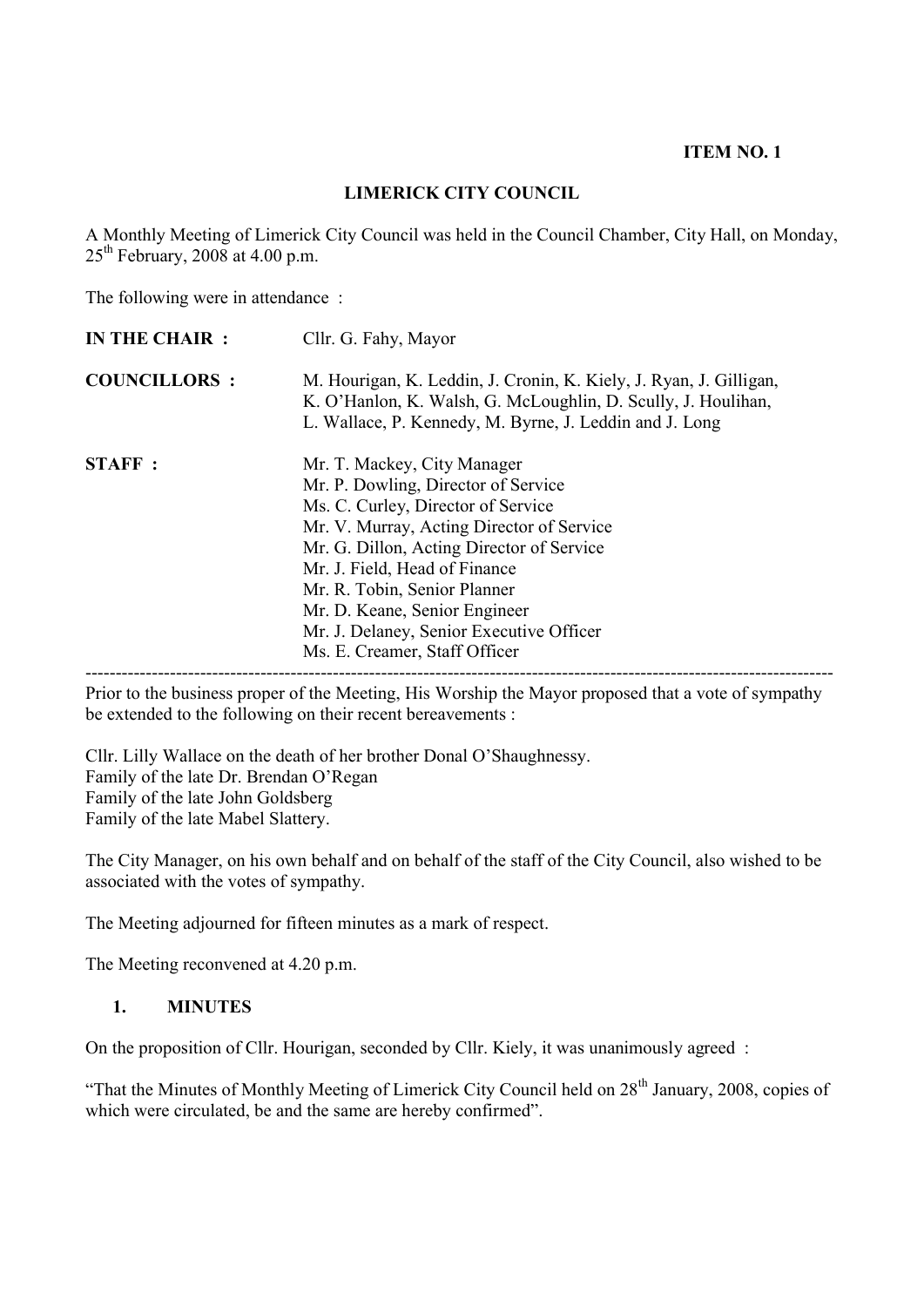## **2. MINUTES**

On the proposition of Cllr. Hourigan, seconded by Cllr. Kiely, it was unanimously agreed :

"That the Minutes of Special Meeting of Limerick City Council held on 21<sup>st</sup> January, 2008, copies of which were circulated, be and the same are hereby confirmed".

His Worship the Mayor, Cllr. Fahy read out letter of thanks from Chief Justice Murray for according him the Civic Reception and indicating what an honour it was to be recognised by his native city in this way.

## **3. MINUTES**

On the proposition of Cllr. Hourigan, seconded by Cllr. Kiely, it was unanimously agreed :

"That the Minutes of Special Meeting of Limerick City Council held on 14<sup>th</sup> February, 2008, copies of which were circulated, be and the same are hereby confirmed".

Cllr. Long clarified that at this Meeting he stated that Green Routes could be delivered by executive decision and not "should be" as stated in the Minutes and he asked that the Minutes be amended accordingly.

#### **4. REPORT AND RECOMMENDATIONS, TRANSPORTATION AND INFRASTRUCTURE STRATEGIC POLICY COMMITTEE MEETING HELD ON 4TH FEBRUARY, 2008**

The Chairman's Report, Transportation and Infrastructure Strategic Policy Committee Meeting held on 4<sup>th</sup> February, 2008, was noted.

Submitted the following Recommendation from the Transportation and Infrastructure Strategic Policy Committee Meeting held on  $4<sup>th</sup>$  February, 2008 :

"Notice of Motion  $-5$  (a)

"That Limerick City Council make the necessary provisions to prohibit completely the parking of any wheeled vehicle or trailer<sup>\*</sup> etc. on any green area in its charge \*including bicycles, mechanically propelled vehicles, trailers, "sulkies" or any item mounted on an axle and two or more wheels, or any other item so specified by the Council".

Signed : Cllr. Michael Hourigan Cllr. Kevin Kiely Cllr. John Cronin

The Report of the Director of Transportation and Infrastructure dated  $7<sup>th</sup>$  January, 2008 was unanimously approved on the proposition of Cllr. Houlihan, seconded by Cllr. Hourigan.

Cllr. Kiely expressed concern that there was no water pressure in Kenyon Avenue and Kileely for last two weeks and he asked that the matter be investigated. He expressed concern that the junction of Ballynanty and Kileely was dangerous and asked for an up to date report on proposals for the junction.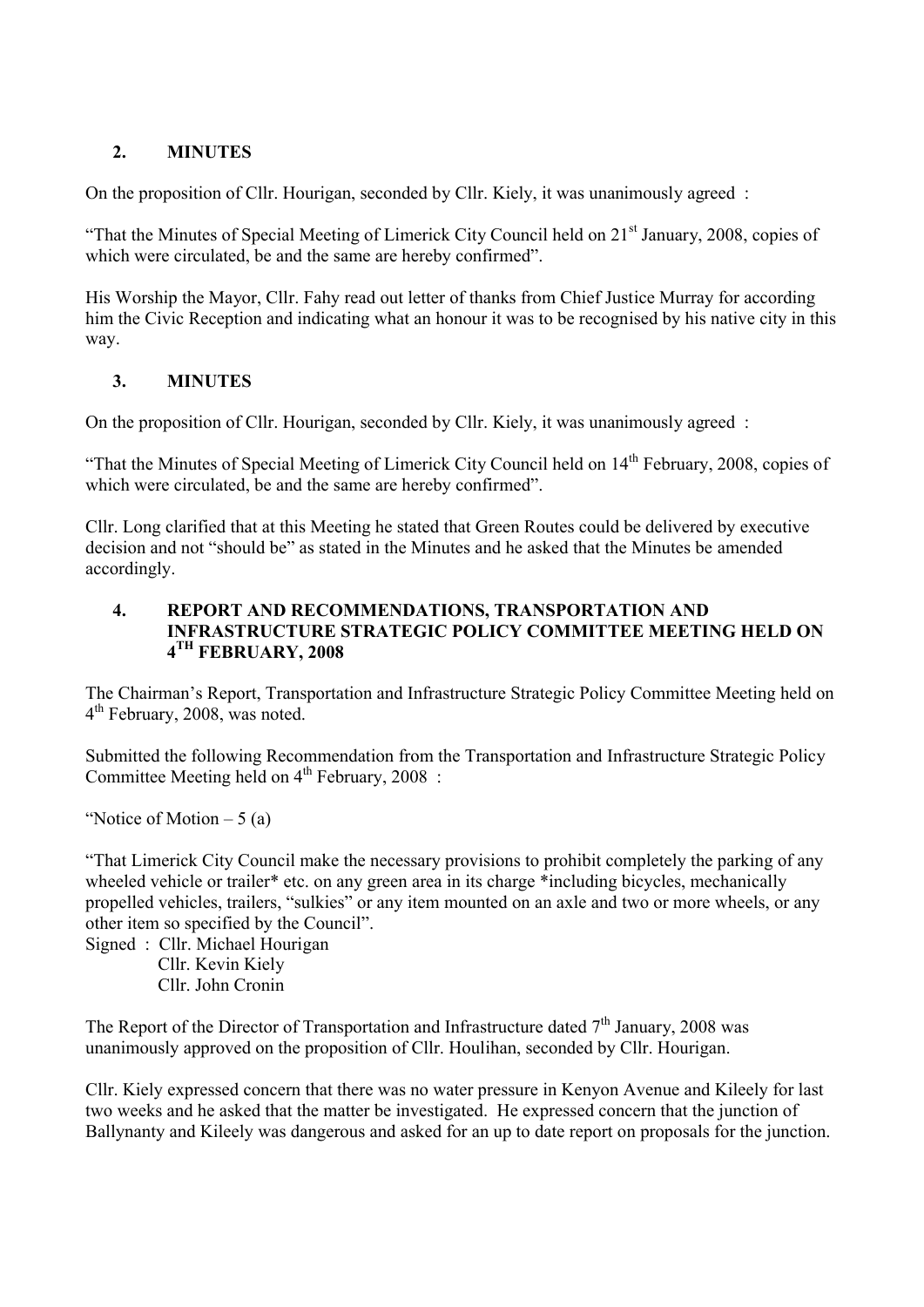Cllr. Hourigan expressed concern at parking on green areas during matches in the Gaelic Grounds which is causing damage to these green areas. He asked that the GAA be contacted regarding finding a solution. He also asked that the broken bulbs on the bridge be repaired. He pointed out that there is a big difference in charges for water connections outside peoples houses. In his opinion, there should be a standard cost for replacing water connections. He asked for an up to date progress report on taking in charge for 2008 and what is proposed for 2009. Cllr. Hourigan also expressed concern at difficulty for motorists coming from Shelbourne Road onto Condell Road and asked that this junction be examined.

Cllr. Cronin agreed with Cllr. Kiely regarding the water pressure in the northside of the city and added that parts of Farranshone have been without water also. He referred to the memorial stone which was beside the Treaty Stone and which was not replaced after the work in the area was completed and he asked that it be returned to it's original position.

Cllr. Wallace expressed concern at the colour of the water in Sycamore Avenue, Colbert Park and Rathbane and asked that it be examined.

Cllr. Gilligan pointed out that he fully supports the planning application submitted by Richmond Football Club. He suggested that consideration be given to putting in a light rail or tram into the area before anything is built there.

Cllr. K. Leddin referred to the water pipes in the North Circular Road and added that there has been many water leakages over the last few years. She referred to the two sets of traffic lights outside the Hilton Hotel and asked if the second one was necessary as it could cause an accident. She agreed with Cllr. Hourigan regarding parking in the green areas surrounding the G.A.A. Grounds and suggested railway type sleepers be laid there to prevent such parking.

Cllr. McLoughlin stated that he was assured the wall which was rebuilt in Sir Harry's Mall would be the same height as the existing wall, however, it is much higher which makes it impossible to view the river.

In reply, the Acting Director of Service stated that a study is underway on the causes of low water pressure in some areas of the city and a report will be submitted to Council shortly on the matter. Tenders are presently being assessed for the junction of Ballynanty and Kileely Road and it is hoped that work will commence there in the next  $4 - 6$  weeks. A gully cleaning programme for 2008 is being prepared at present. This will be circulated shortly. He said he was aware that some of the bulbs on the bridge were broken and agreed to replace same. These would be replaced by St. Patrick's weekend. It is hoped to carry out work on the upgrade of the lights on the bridge in the longer term. This will be done as party of the City Centre Strategy. Eleven estates are on the list to be taken in charge and are currently being assessed and a full report on these will be submitted to Council shortly. Water pressure throughout the city is being monitored and priority given to areas of low pressure. He assured members that the memorial plaque beside the Treaty Stone will be put back in place once the building work has been completed. He agreed to carry out an examination on the traffic lights outside the Hilton Hotel. He informed Cllr. McLoughlin that the wall at Sir Harry's Mall is at a level to prevent flooding and added that there is a footpath to be constructed in front of some parts of the wall. He informed Cllr. Wallace that he was not aware of a water quality issue in Colbert Park, however, he agreed to get the water analysed immediately by the water laboratory and report back to her on the matter.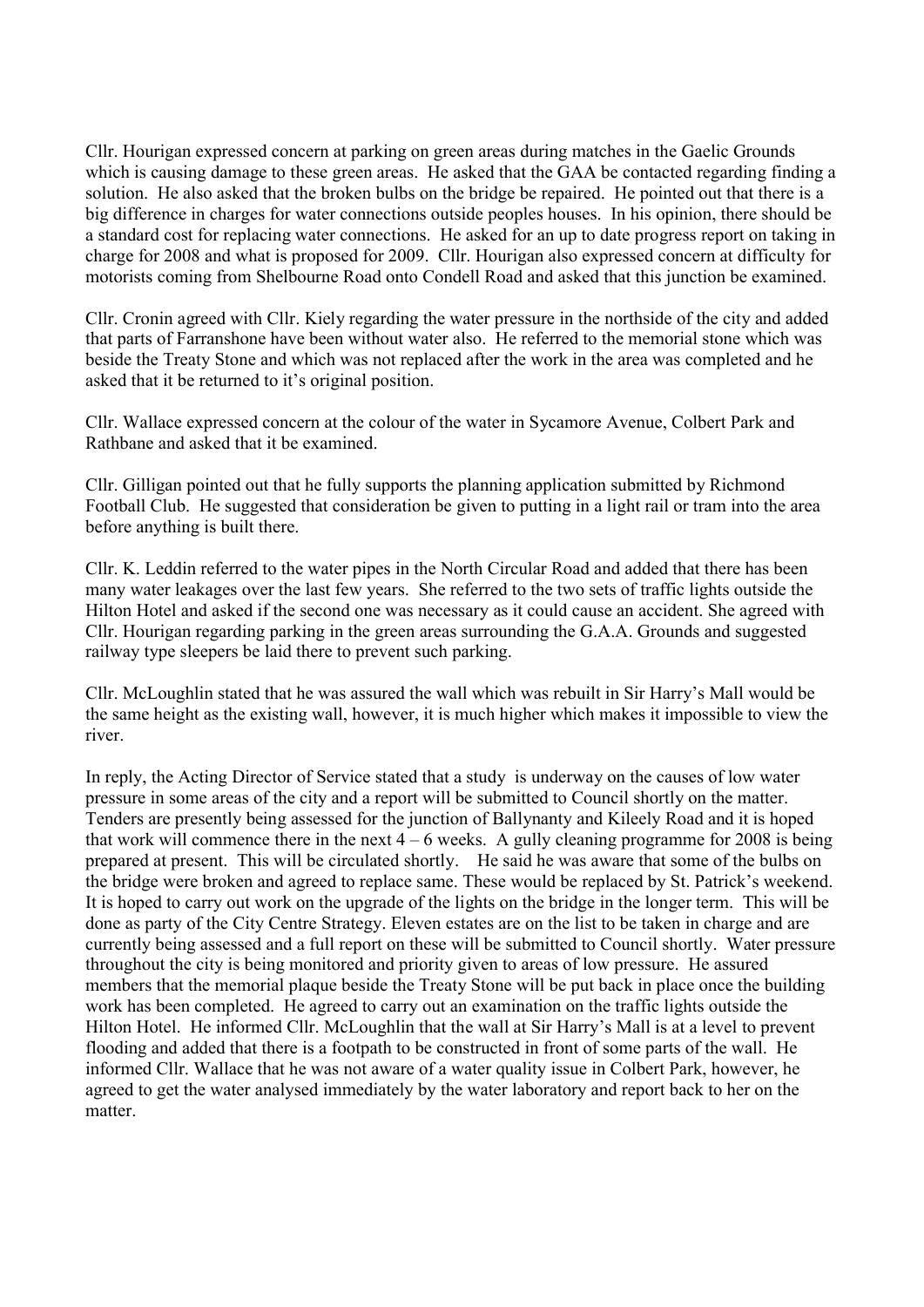## **5. REPORT AND RECOMMENDATIONS, ENVIRONMENTAL STRATEGIC POLICY COMMITTEE MEETING HELD ON 4TH FEBRUARY, 2008**

The Chairman's Report, Environmental Strategic Policy Committee Meeting held on 4<sup>th</sup> February, 2008, was noted.

Cllr. Kennedy referred to the Baggot Estate which is a very important green area in the city and, in his opinion, sufficient effort and progress has not been made in this very important amenity. He asked for an update on any achievements there to date.

Cllr. Scully indicated that we need to be more serious as a local authority in relation to climate change and he indicated that he will be proposing that a carbon budget will be included in Limerick City Council's Annual Budget in 2009.

Cllr. Byrne also asked for an update on the Baggot Estate. She referred to the street sweeping programme and stated that streets should be swept at least once a week. More bins are also required throughout the city.

In reply, the Director of Service referred the Members to the City Centre Strategy which the Members had recently adopted which undertook to develop a Climate Change Strategy for Limerick City Council and Limerick City. The Strategies would be developed through the SPC and brought to Council in due course for adoption. Suggestions made would be considered during the drafting. Progress in the Baggot Estate is slow due to the fact that we are endeavouring to create a wetland here and it requires the input of a number of agencies. A clean up of the area was carried out and the gardai are working with Limerick City Council in regard to the anti social behaviour issues. In regard to funding she could not give any confirmation until a definite plan has been drawn up and costed. For clarification purposes there is no civic amenity site proposed for the Baggot Estate. She informed members that new initiatives are being looked at for litter control in the city centre.

#### **6. REPORT AND RECOMMENDATIONS, CULTURAL AND SPORTING STRATEGIC POLICY COMMITTEE MEETING HELD ON 18TH FEBRUARY, 2008.**

The Chairman's Report, Cultural and Sporting Strategic Policy Committee held on 18<sup>th</sup> February, 2008 was noted.

Submitted the following Recommendations from the Cultural and Sporting Strategic Policy Committee Meeting held on  $18<sup>th</sup>$  February, 2008, which were adopted unanimously on the proposition of Cllr. Kiely, seconded by Cllr. Long :

| Individual/Organisation                | Amount |
|----------------------------------------|--------|
| Mary Meskell – Artist                  | 300    |
| Stephen Ryan – Performing Arts Student | 300    |
| Gavin Hogg – Artist                    | 300    |
| Tom $Fox - Artist$                     | 300    |

### **Grants Under the Arts Act**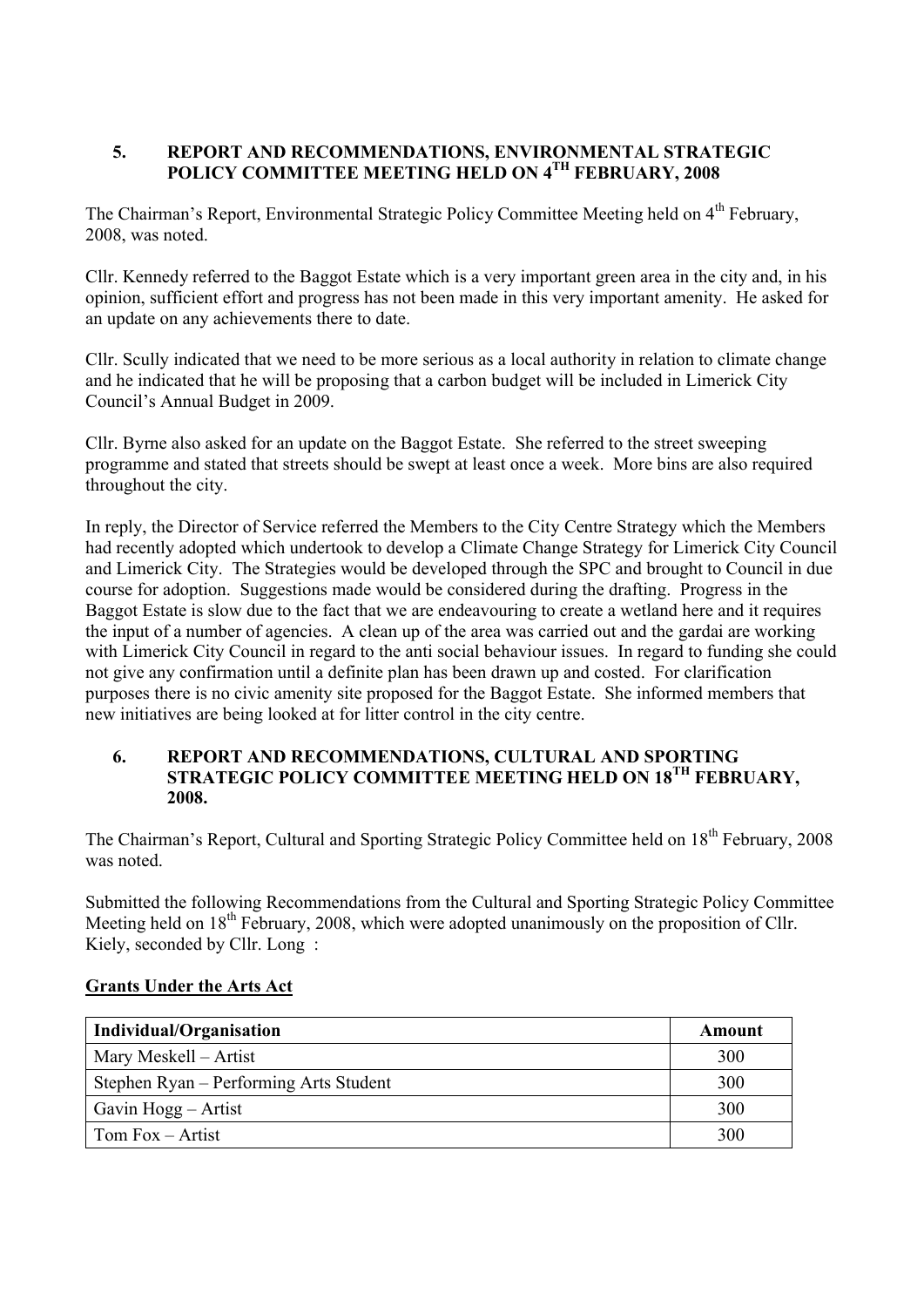| Patti O'Neill – Book on landscape + art = architecture  | 500     |
|---------------------------------------------------------|---------|
| Dominic Taylor – CD Album                               | 200     |
| Martin Bennis - CD                                      | 200     |
| Torch Players – The Playboy of the Western World        | 700     |
| Expressive Arts Theatre – ad in programme               | 200     |
| Bare Space Theatre Company – Into the Woods             | 500     |
| Limerick Musical Society - It's Broadway                | 500     |
| <b>Quarry Players</b>                                   | 700     |
| Fresh Film Festival                                     | 1,000   |
| Earth to Earth Exhibition, LSAD                         | 200     |
| National Band Championships of Ireland                  | 200     |
| ClassicalLinks: 2 concerts in St. Mary's Cathedral      | 500     |
| Buck Jones and The Body Snatchers at the Georgian House | 600     |
| The White House Poets                                   | 700     |
| Limerick Jazz Society                                   | 1,000   |
| Island Theatre Company 20th Anniversary Celebrations    | 500     |
| Presentation Primary School - Intercultural Project     | 500     |
| Children's Book Festival - Limerick City Library        | 1,000   |
| <b>TOTAL</b>                                            | €10,900 |

# **Sports / Recreation Grant-aid Scheme 2008**

| <b>WARD ONE</b>               | <b>GRANT AMOUNT</b> |
|-------------------------------|---------------------|
| Ballynanty Rovers A.F.C.      | €1,000              |
| Limerick City Gymnastic Club  | €1,000              |
| St. Munchins Boxing Club      | €4,500              |
| St. Munchins Community Centre | €1,000              |
|                               |                     |
| <b>WARD TWO</b>               | <b>GRANT AMOUNT</b> |
| Abbey Sarsfields GAA Club     | €1,000              |
| Athlunkard Villa F.C.         | €1,000              |
| Corbally United F.C.          | $\epsilon$ 750      |
| Fairview Rangers F.C.         | $\epsilon$ 750      |
| Geraldines F.C.               | $\epsilon$ 750      |
| Richmond R.F.C.               | €1,000              |
| Star Rovers F.C.              | €1,000              |
| St. Marys R.F.C.              | €1,000              |
| St. Patricks GAA Club         | €1,000              |
|                               |                     |
| <b>WARD THREE</b>             | <b>GRANT AMOUNT</b> |
| Claughaun GAA Club            | 750<br>€            |
| <b>Emerald Athletics Club</b> | -200<br>€           |
| Granville Rangers F.C.        | 750<br>€            |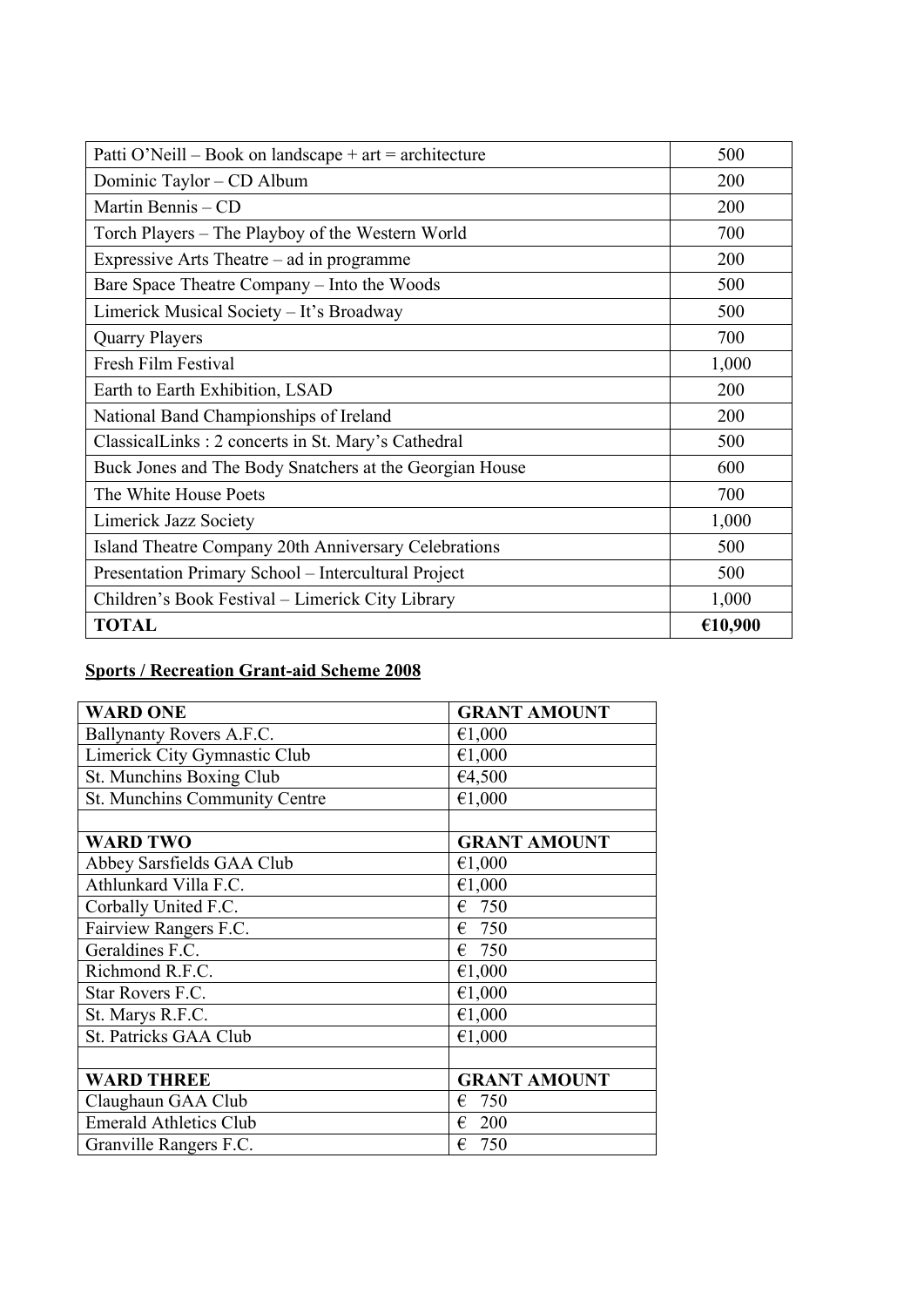| Kennedy Park F.C.                | €1,875              |
|----------------------------------|---------------------|
| Limerick Junior Chess Club       | $\epsilon$ 175      |
| Pike Rovers F.C.                 | $\epsilon$ 937      |
| Southill Power Lifting Club      | $\epsilon$ 938      |
| Roxboro United F.C. SCHB         | €1,875              |
|                                  |                     |
| <b>WARD FOUR</b>                 | <b>GRANT AMOUNT</b> |
| Ballinacurra Gaels GAA Club      | €1,000              |
| Catholic Institute Athletic Club | €1,000              |
| Hyde Rangers F.C.                | €1,000              |
| Our Lady of Lourdes Boxing Club  | €1,000              |
| Prospect / Priory United F.C.    | €1,000              |
| Summerville Rovers F.C.          | €1,000              |
| Weston Villa F.C.                | €1,000              |
| Young Munster R.F.C.             | €1,000              |
|                                  |                     |
| TOTAL                            | €31,250             |

Cllr. Kennedy asked for the fullest consultation with all the interested parties in relation to Caledonian Park. He referred to the Markets Field and pointed out that the title deeds say it must be used for sporting and recreational needs. He stated that the Chairman of Bord na gCon is agreeable to enter into negotiations with Limerick City Council in relation to the future of the Markets Field. He suggested that the City Council follow up on this and enter into immediate discussions with Bord na gCon in relation to the development of the Markets Field.

Cllr. McLoughlin welcomed the fact that the contractor for the skateboard park will be chosen by the end of the month and he congratulated the Director of Service on the matter. He expressed hope that the contractor is an experienced contractor and that the skateboard park will be completed by June. He thanked the Director of Service for the allocation for the Sports Partnership and congratulated the City Council on awarding a Grant of €4,500.0 to St. Munchin's Boxing Club. The Markets Field should be retained for sporting facilities.

Cllr. Walsh agreed with the previous speakers regarding the skateboard park and he urged that this project proceed as fast as possible. He welcomed the award of Grants and thanked the Director of Service for agreeing Programme of Grants with the Councillors.

Cllr. J. Leddin asked for an update in relation to the proposed new location for the city centre library. He welcomed the fact that the numbers of people using Watchouse Cross has exceeded expectations and agreed with the previous speakers regarding the retention of the Markets Field for sporting purposes.

Cllr. K. Leddin expressed disappointment that Feile Luimni was not awarded a Grant under the Arts Act.

Cllr. O'Hanlon agreed that the Markets Field should be retained as a sporting arena and suggested that it be used as a soccer pitch. The Garryowen area needs a community centre and this would be an ideal location also for same. He welcomed the selection of the developer for the skateboard park and said he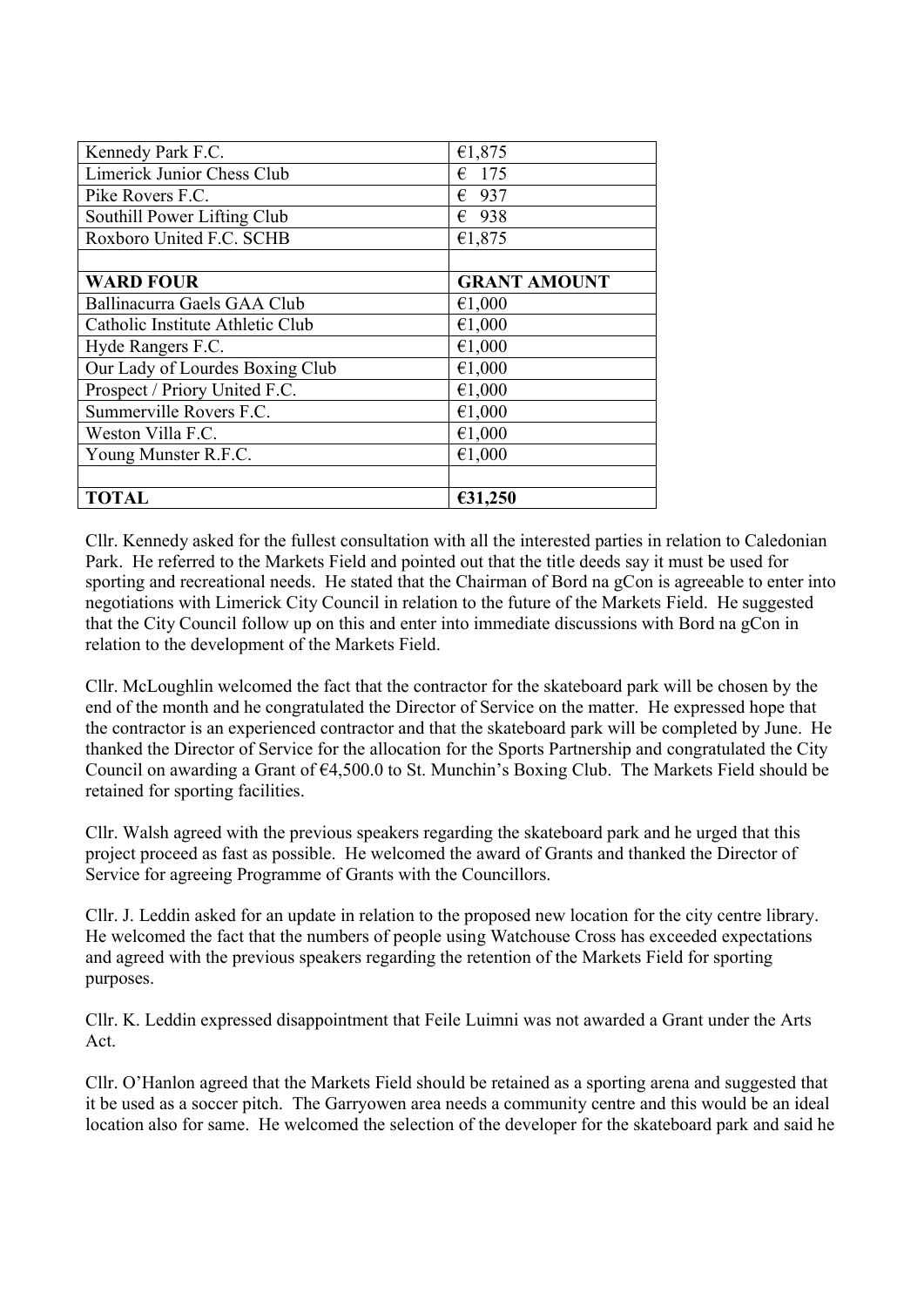had full confidence in the officials. He thanked the Director of Service for facilitating meetings with Sports Organisations in Garryowen.

Cllr. Wallace welcomed the Sports Grants and thanked the Director of Service for allowing Councillors to have an input. She welcomed the skateboard park and expressed hope that it will be used.

Cllr. Walsh congratulated Andrew McAlwinney on his new appointment as Chief Executive of Limerick 37FC and wished him every success in his new role.

The Director of Service thanked members for their kind comments. He stated that he has a meeting with the consultants in the morning in relation to the skateboard park. He assured members that the project will be carried out properly and within the specified time. He thanked the Councillors for their help with the Grant Aid Scheme which is very significant to many groups. A number of options for the new city centre library are being looked at and it is hoped to have a positive report on this in due course. It is hoped to be submitting an application for provisional funding to An Comhairle Leabharlanna in the next few months.

The Head of Finance stated that there has been meetings between the Regeneration Committee and the Football Association of Ireland. He assured members that he will facilitate a meeting between the Councillors and the Irish Greyhound Board.

### **7. REPORT AND RECOMMENDATIONS, ECONOMIC POLICY DEVELOPMENT AND FUTURE PLANNING STRATEGIC POLICY COMMITTEE MEETING HELD ON 18TH FEBRUARY 2008**

The Chairman's Report, Economic Policy Development and Future Planning Strategic Policy Committee Meeting held on 18<sup>th</sup> February, 2008 was noted.

Cllr. J. Leddin welcomed Bord na gCon's proposal for Greenpark which will be a major asset to the city. He enquired if there is any master plan for Greenpark.

Cllr. Byrne also welcomed Board na gCon's proposal for Greenpark which will be good for tourism in the region. She enquired about planning application for houses in Greenpark.

Cllr. Kennedy expressed concern that, in his opinion, the conservation areas of the city are not being restored and redeveloped as successfully as other areas. There should be incentives, tax reliefs, rates relief etc., for these areas.

Cllr. Long queried the existence of a document and CD relating to the Docklands Area.

In reply, the Head of Finance stated that he was not aware of the document or CD in relation to the docklands which Cllr. Long was referring to.

Cllr. O'Hanlon proposed that all members of City Council be invited to attend the meeting on the Markets Field and not just the Ward Councillors.

In reply to members, the Head of Finance stated that a meeting will be held shortly which will deal with any issues raised by members in relation to the Markets Field. He confirmed to members that Limerick City Council do not own land in Greenpark.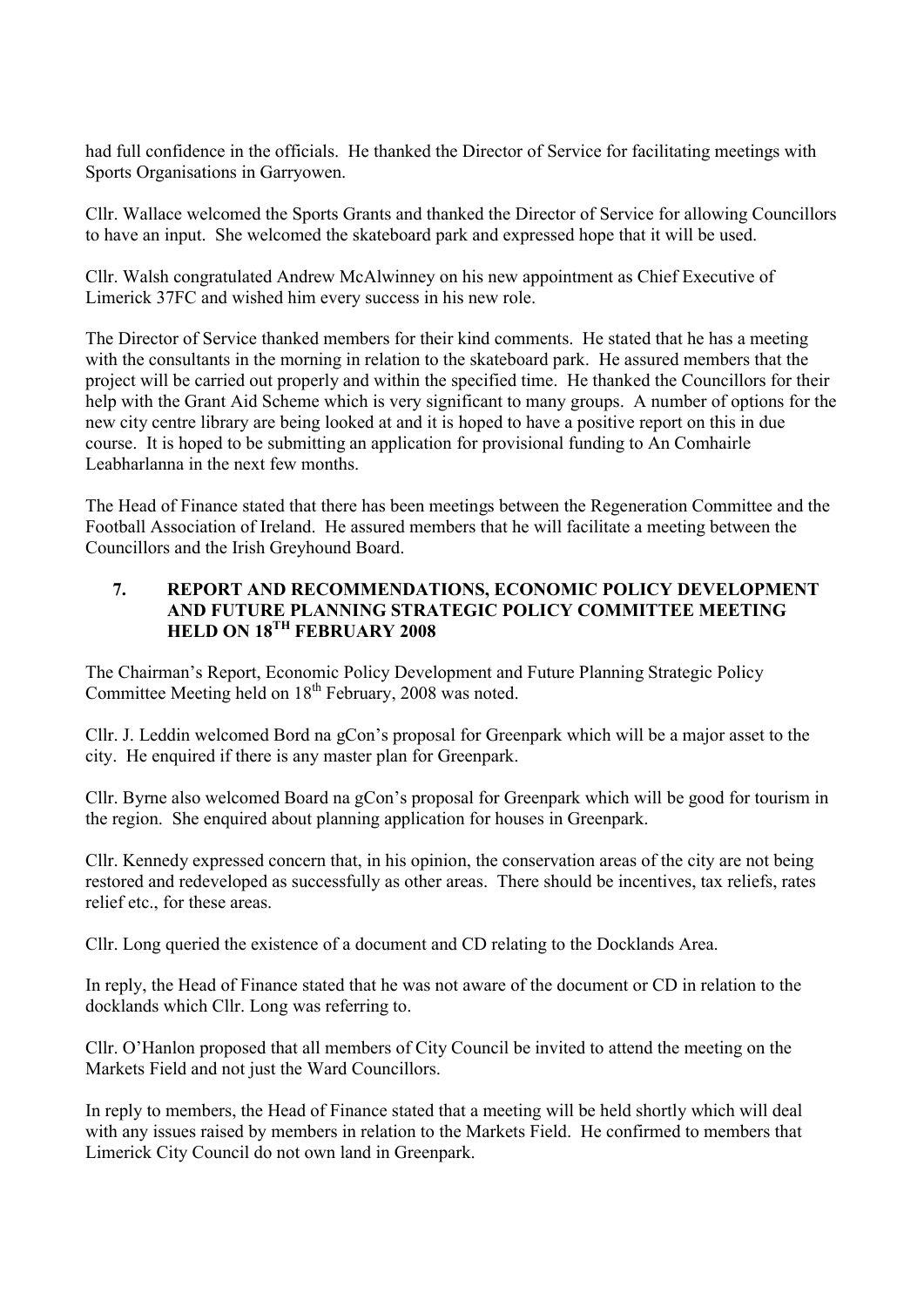The Senior Planner stated that there are four planning applications in total for the Greenpark site. The first one was for four hundred houses, the second one was for filling of lands and the third for two hundred and fifty houses. Additional information was sought in respect of this planning application and the developer was asked to redesign the development. The application for a shopping centre at the roundabout was withdrawn.

# **8. CORRESPONDENCE**

Submitted letter from Private Secretary to the Office of the Minister for the Environment, Heritage and Local Government acknowledging receipt of Limerick City Council's letter in connection with resolution agreed at Limerick City Council Monthly Meeting regarding taxi plates and indicating that he has referred it to the Department of Transport and Marine for attention and direct reply.

Submitted Letter from Jan O'Sullivan, T.D., supporting Limerick City Council regarding the issuing of taxi plates and enclosing copy of her correspondence to the Commissioner for Taxi Regulations regarding same.

Submitted letter from Deputy Peter Power, T.D., supporting the position adopted by Limerick City Council regarding the suspension of issuing taxi plates and stating that he will be contacting both the Minister and the Commissioner for Taxi Regulations in support of the City Council's motion.

Submitted letter from Commissioner for Taxi Regulation acknowledging receipt of Limerick City Council's letter and stated that it is not within the remit of the Commission to put a cap on the number of licences issued. Such letter also stated that their mission is to achieve a first class service for all. The Commission has published new vehicle standards for the SPSV industry which will come into effect for new licence holders from the lst of January 2009. One of the objectives of setting new vehicle standards is the provision and maintenance of a quality service by small public service vehicles and their drivers. The letter also stated that the introduction of the new skills development programme will also ensure the continuation of a high level of service in the industry.

Submitted letter from the Minister for the Environment, Heritage and Local Government acknowledging receipt of representation from Limerick City Council in connection with issuing of taxi plates for Limerick City and indicating that a further letter on the matter will issue as soon as possible.

Submitted letter of acknowledgement from Kieran O'Donnell T.D., in relation to Limerick City Council's position regarding the suspension of issuing taxi plates and he stated that he would bring the contents of Limerick City Council's letter to the attention of the Minister for the Environment and also the Taxi Regulator

Submitted letter of acknowledgement from Michael Noonan T.D. also stating that he has written to the Minister for the Environment, Heritage and Local Government regarding the taxi regulations and will revert back as soon as he receives a reply.

Submitted letter from the Regional Health Forum West stating that four Regional health Forums have been established effective from 1<sup>st</sup> January 2006. The function of each Regional Health Forum is to make such representation to the Health Service Executive as the Forum considers appropriate on the range and operation of health and personal social services provided within its functional area. The Regional Health Forum West's functional area is that covered by 11 Local Authorities in the western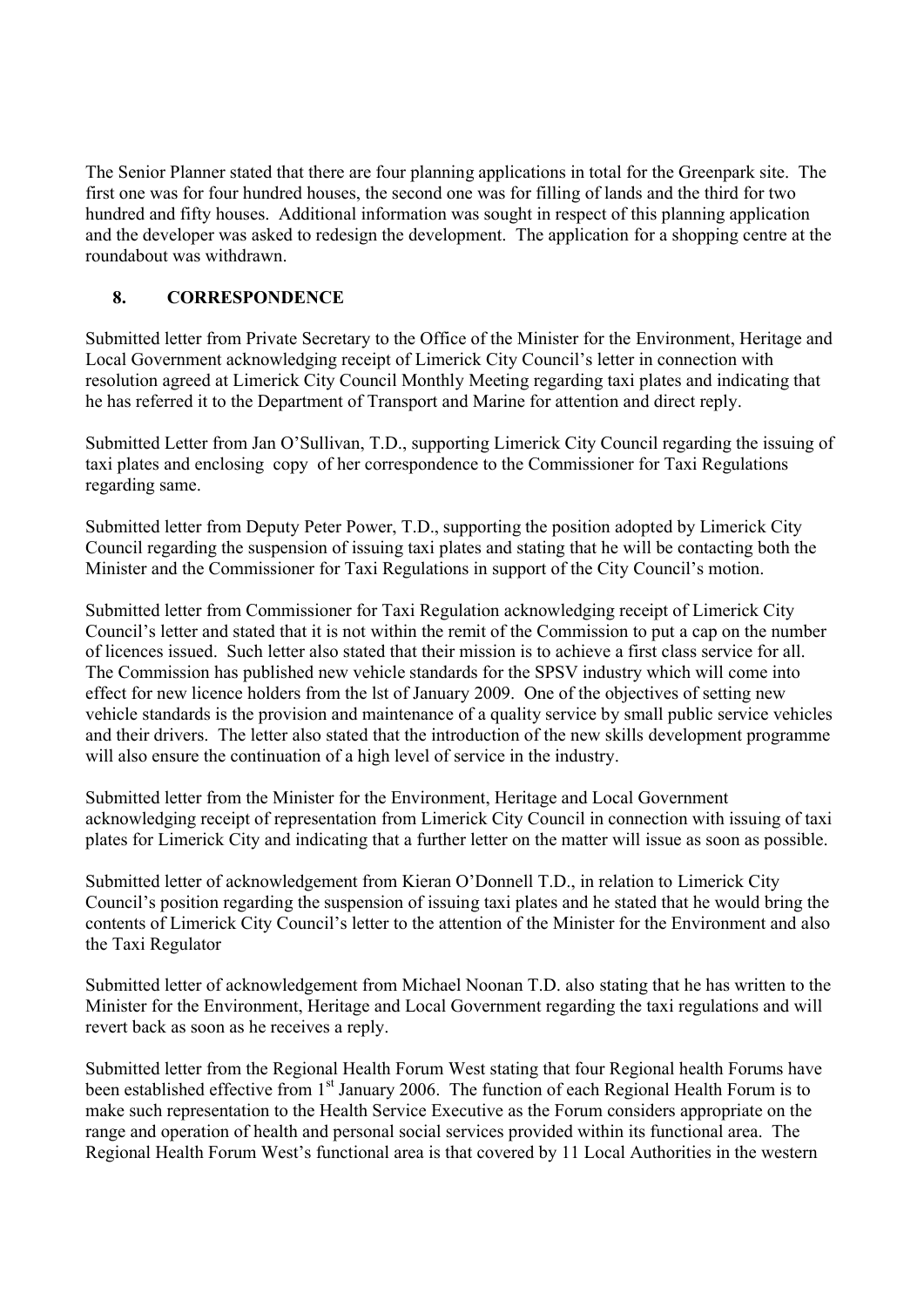area including Limerick and has 40 members including appointees from Limerick City Council. Attached was copy of their 2<sup>nd</sup> Annual Report and Schedule of Meetings for 2008 which was circulated to members.

Submitted list of Tenders opened in respect of the following :

- (a) Printing Requirements January December 2008
- (b) River Wall and Suburban Weed Spraying Contract 2008
- (c) Mount Kennett Skateboard Park at Steamboat Quay, Limerick
- (d) Multi Disciplinary Professional Services and Delivery of the Limerick Public Realm Strategy.
- (e) Smoke Alarms 2008
- (f) Environmental Monitoring
- (g) St. Lelia's Church Boundary Works
- (h) Kileely Road Railings

## **9. DISPOSAL OF PROPERTY**

Submitted the following Disposal of Property in accordance with Notices already circulated under Section 183 of the Local Government Act, 2001 which was deferred :

Disposal of land consisting of an area comprising 0.1675 hectares situate at Mary Street in the City of Limerick and outlined in red on Drawing No. MIS 254 to Peter Madden or his nominees.

## **10. FINANCIAL STATEMENT**

Submitted Financial Statement for the month of January, 2008, which was adopted unanimously on the proposition of Cllr. Kiely, seconded by Cllr. O'Hanlon.

In reply to Cllr. Scully, the Head of Finance stated that the City Council's overdraft in the bank is a cause for concern, however, it is reflective of the quantity of activity taking place particularly in the capital account. The matter is receiving attention all the time and that he expected that a significant amount of the overdraft will be cleared by the end of March.

### **11. BUDGET 2008 IN REVISED FORMAT**

The adopted Budget 2008 in the revised format was noted.

# **12. PARTICIPATION BY MEMBERS AT CONFERENCES**

It was unanimously agreed to approve participation by members at the following conferences :

2 Day Conference All Ireland Conference on Climate Change Held in Lough Erne Hotel, Enniskillen, Co. Fermanagh  $12^{th} - 13^{th}$  March, 2008 Estimated Travel and Subsistence : €691.30 Conference Fee  $\cdot$   $\in$  £250.00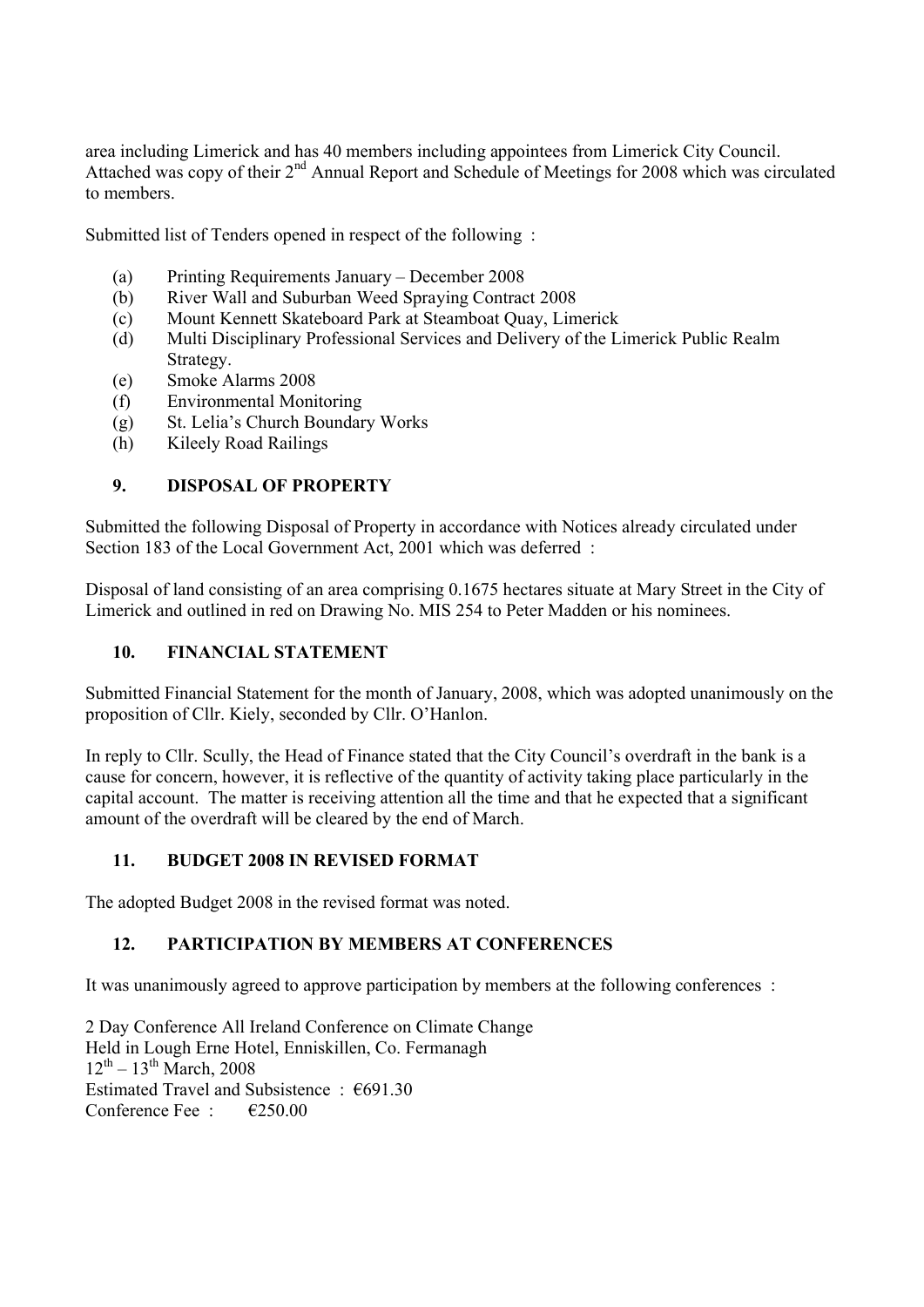Local Authority Members Association Annual Spring Conference Held in Knightsbrook Hotel, Trim, Co. Meath  $27^{th} - 28^{th}$  March, 2008 Estimated Travel and Subsistence : €431.37 Conference Fee : €250.00

16<sup>th</sup> Annual Kerry Environmental Recognition Conference hosted by Rattoo Heritage Society Held in The Golf Hotel, Ballybunion, Co. Kerry  $2<sup>nd</sup>$  April to  $6<sup>th</sup>$  April, 2008 Estimated Travel and Subsistence  $\cdot$  €707.23 Conference Fee : €265.00

Wexford Borough Council Conference "Better Local Government – Is it Working ?" Held in The Talbot Hotel, Wexford  $3<sup>rd</sup> - 5<sup>th</sup>$  April, 2008 Estimated Travel and Subsistence :  $€574.41$ Conference Fee : €225.00

### **13. TO NOTE UPDATE ON BOUNDARY EXTENSION**

The City Manager stated that the signing of Limerick City Boundary Alteration Order 2008 by John Gormley, T.D., Minister for the Environment, Heritage and Local Government, will take place at 4.00 p.m. on Friday, 29<sup>th</sup> February, 2008 at Watch House Cross Community Library, Moyross. The Order will come into effect on Saturday,  $1<sup>st</sup>$  March, 2008.

Members welcomed this boundary extension and expressed hope that the Minister will take into consideration the need for another boundary extension for the city.

### **14. PLANNING PROPOSALS AND DECISIONS**

The Meeting noted the list of Planning Proposals under consideration at 15<sup>th</sup> February, 2008 and Decisions taken from  $21<sup>st</sup>$  January, 2008 to  $15<sup>th</sup>$  February, 2008.

Cllr. Kennedy stated that there is a lot of concern in the area regarding the proposed relocation of another school to Sexton Street. There are currently five schools already in Sexton Street and another school there would add to the traffic and other problems in the area. He asked the Mayor, Manager and Officials to look at this very carefully prior to making any decision on same.

Cllr. McLoughlin agreed with Cllr. Kennedy and suggested that the Department of Education and Representatives of the School get together to discuss the matter.

In reply, the Senior Planner stated that he has had a number of meetings with the Principals of the other Schools in Sexton Street and with Representatives from the Department of Education. He agreed to take members comments into consideration and to work with Representatives to assist the process.

In reply to Cllr. O'Hanlon, the Senior Planner agreed to list all the planning applications from Clohessy's and to arrange a meeting with the Ward Councillors to discuss same.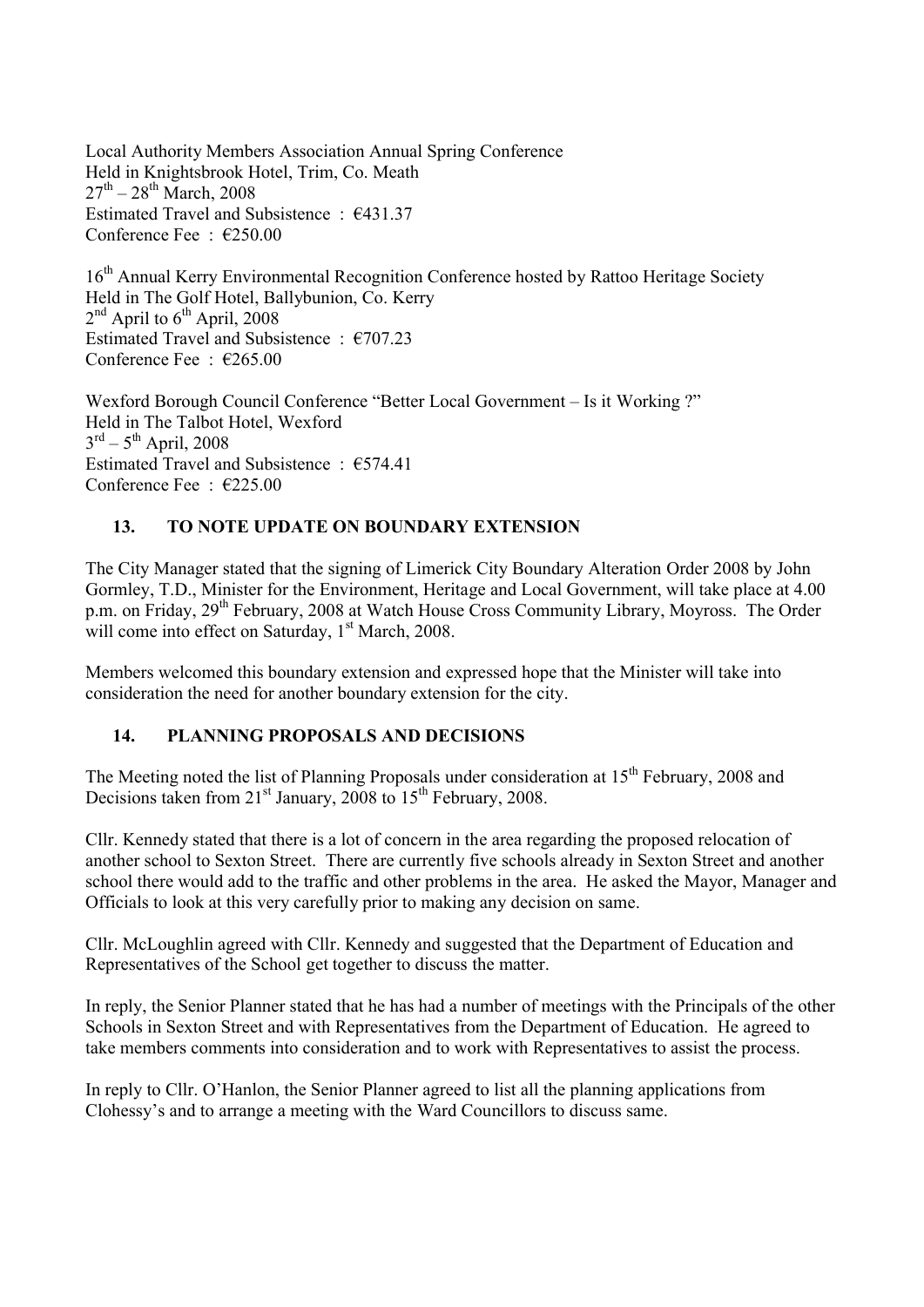Cllr. K. Leddin referred to 08/30 and expressed hope that the old monastery will be refurbished with taste and distinction.

Cllr. O'Hanlon referred to 08/26 – demolition of an existing derelict dwelling house and the construction of 4 no. apartments with 4 no. duplex units overhead and associated site works at Rhebogue Road and pointed out that there are a lot of Georgian houses in this area and, in his opinion, apartments / duplex units would not be suitable here.

# **STANDING ORDERS**

Standing Orders were suspended for five minutes on the proposition of Cllr. Scully, seconded by Cllr. Hourigan.

Cllr. Gilligan welcomed planning application 08/47 – change of use of existing ground floor storage building to coffee shop with ancillary facilities at 2, George's Quay, Limerick adding that it will upgrade the area. He voiced his opposition to  $08/33$  – development at  $36 - 39$ , Nicholas Street.

Cllr. Hourigan stated that there was a condition attached to the planning permission for development at the Gaelic Grounds that Officials from the G.A.A. would meet with Councillors for the Area once a year to discuss any issues or concerns. He asked that they be reminded about this and informed that no further planning applications will be accepted unless this condition is complied with.

Cllr. Walsh expressed concerns regarding 08/48 development at Gooser's Corner Licence Premises, Corbally Centre, Corbally Road

In reply to Cllr. Cronin, the Senior Planner stated that the City Council can not regulate the selling of wines by shops as planning permission is not needed for this. The Guards give permission for shops to sell wines.

### **STANDING ORDERS**

Standing Orders were suspended for five minutes on the proposition of Cllr. O'Hanlon, seconded by Cllr. Cronin.

### **15. AN BORD PLEANALA**

The Meeting noted the Decisions taken by An Bord Pleanala from  $21<sup>st</sup>$  January, 2008 to  $15<sup>th</sup>$  February. 2008.

#### **16. NOTICE OF MOTION**

Submitted the following Notice of Motion, due notice of which was given, which was referred to the Environmental Strategic Policy Committee Meeting :

"Given the increasing amount of people that chose to be cremated I propose that a wall of remembrance be built in one of our cemeteries to contain the ashes of those who died". Signed : Cllr. John Gilligan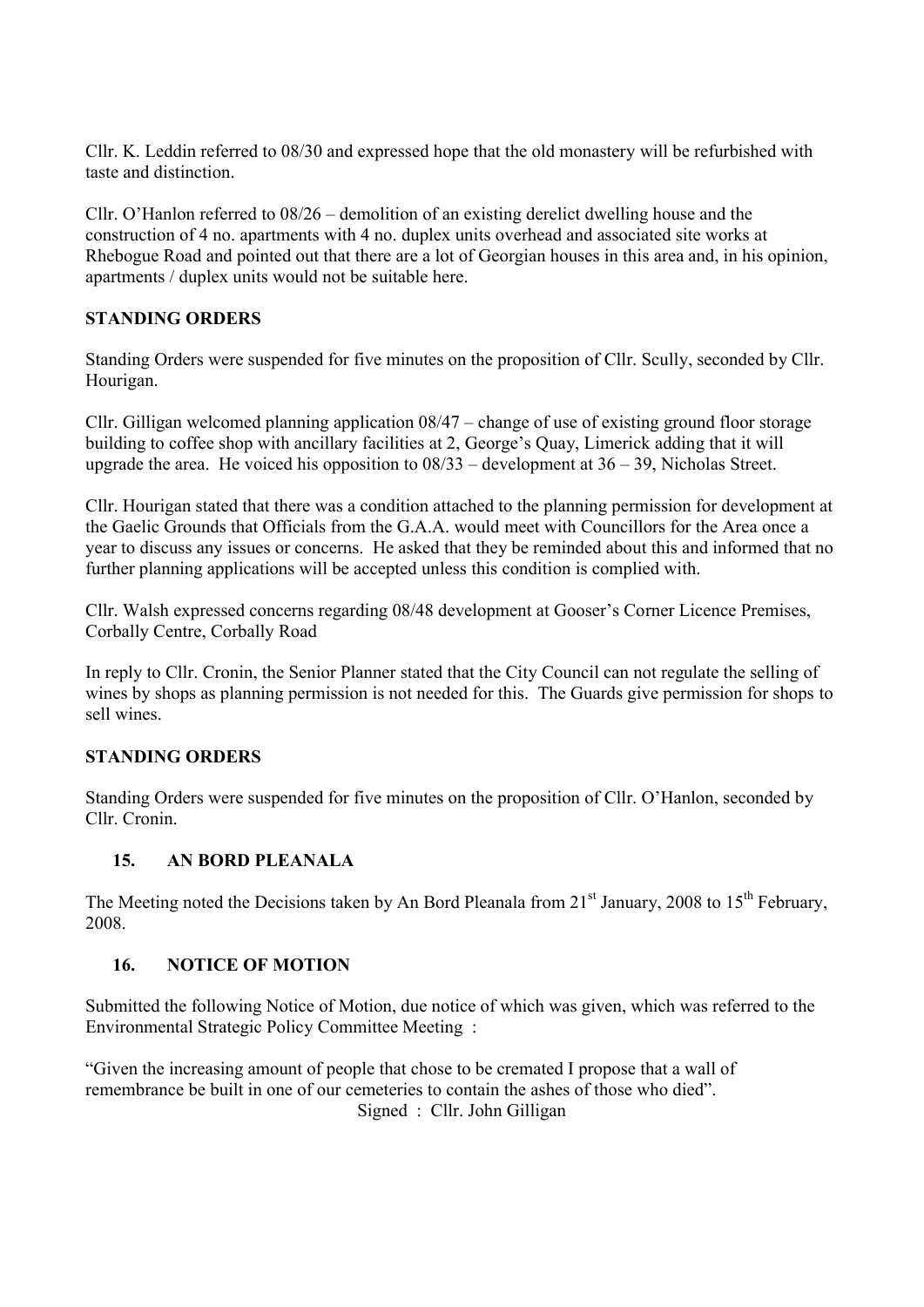## **17. NOTICE OF MOTION**

Submitted the following Notice of Motion, due notice of which was given, which was referred to the relevant Area Meeting :

"That Limerick City Council replace the pvc piping in Kyleglass on the North Circular Road due to the large breakages on this pipe line".

Signed : Cllr. Michael Hourigan

### **STANDING ORDERS**

Standing Orders were suspended for five minutes on the proposition of Cllr. Walsh, seconded by Cllr. O'Hanlon.

### **18. NOTICE OF MOTION**

Submitted the following Notice of Motion, due notice of which was given, which was adopted unanimously on the proposition of Cllr. Walsh, seconded by Cllr. Hourigan :

"That this Council recognises the need for action on global warming and the need to conserve energy, reduce carbon emissions and also the need to reduce light pollution of our night skies.

That Limerick City Council will support Earth Hour 2008 (www.earthhour.org) by turning off all non essential lights controlled by the Council from 9.00 p.m. to 10.00 p.m. on 29<sup>th</sup> March, 2008 to support a collective worldwide effort to show the difference that can be made by this initiative and to raise public awareness of the need to use less energy.

This motion further requests that the City Manager will take all possible steps to implement the turning off of all non essential lights in it's control as part of Earth Hour 2008.

Limerick City Council will write to the Chamber of Commerce and business community to lend their support to this initiative and that the City Manager will make a statement on this matter". Signed : Cllr. Kieran Walsh

Cllr. Walsh asked that an amendment be made to the Notice of Motion changing the times from 9.00 p.m -10.00 p.m to 8.00 p.m. - 9.00 p.m. This was unanimously agreed.

### **19. ANY OTHER BUSINESS**

Cllr. McLoughlin asked that steel shutters be used instead of grills to board up houses as the grills are being removed and used for dog kennels in St. Mary's Park.